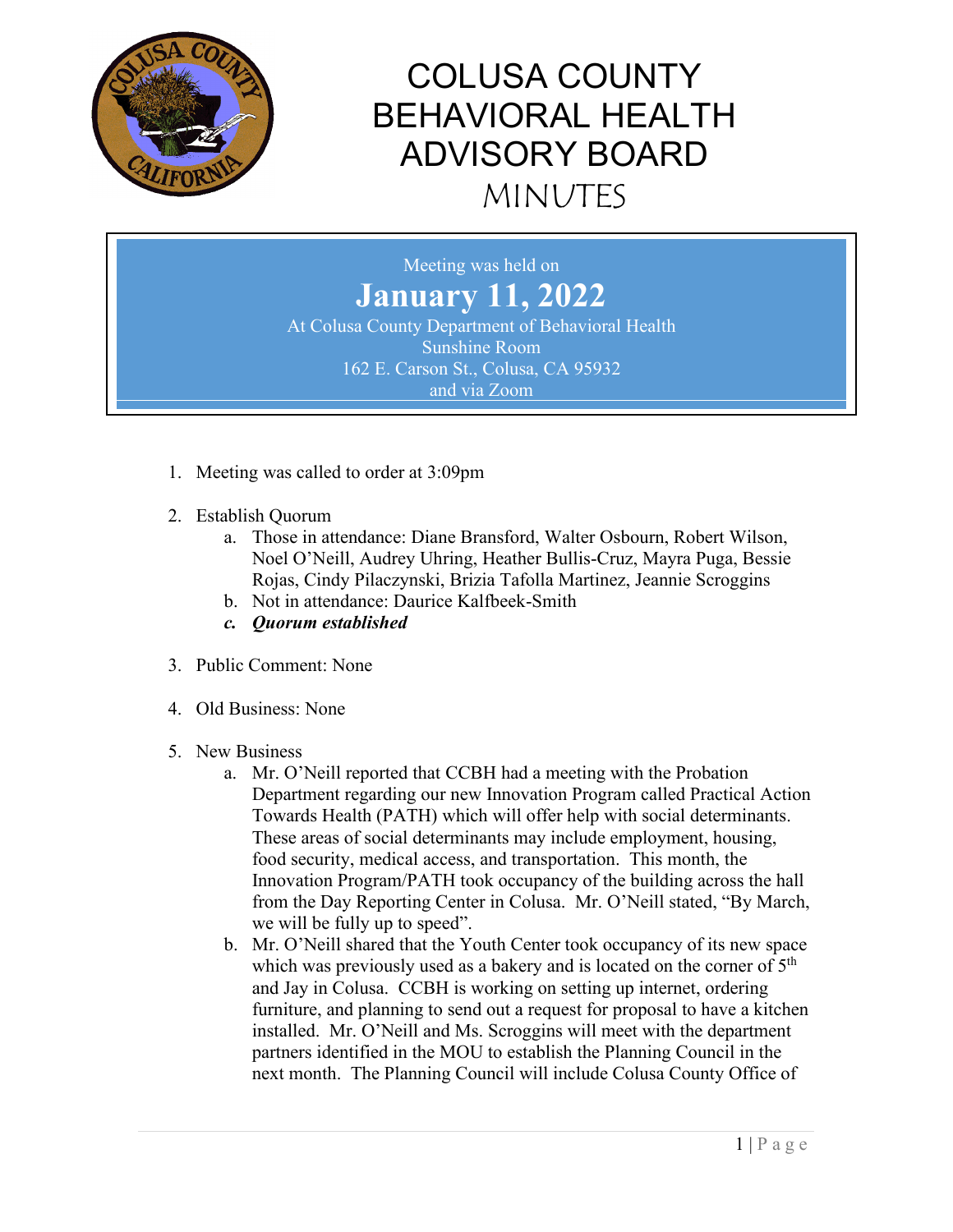

Education, Probation Department, and Health and Human Services Department.

- c. Mr. O'Neill mentioned that contracts are going to the Board of Supervisors to extend CCBH's contracts with Kingsview and Traditions to provide additional psychiatry hours. Kingsview will also provide a Medical Director.
- d. CCBH has submitted an application for the Mental Health Student Services Act grant and is requesting \$2.5 million to fund four therapist positions and one mental health specialist position over the next four years. Each therapist would be assigned to one of the school districts: Arbuckle, Colusa, Maxwell, and Williams. The mental health specialist would be deployed to the district/school in need at the time. CCBH is planning to attend Chico State and Sacramento State job fairs to help recruit to fill these positions. Mr. O'Neill also stated that CCBH is recruiting for a Therapist III to work on the Children's Team who would be the licensed therapist to supervise these four therapists at the school sites. Ms. Rojas said, "Free supervision is something to advertise when recruiting".
- 6. Approval of Minutes
	- a. Ms. Pilaczynski clarified that of the grievances reported in the last meeting, that one reported did not technically turn into a grievance because the issue was resolved within 24 hours. Mr. Wilson made a motion to approve December minutes with this correction. Ms. Bransford seconded the motion. All present members were in favor of the approval.
- 7. MHSA Update
	- a. Ms. Puga has submitted CCBH's 3 Year Cultural Competency Plan. She said, "The goals for this plan include: increasing bilingual staff for our Substance Use Disorder program, outreaching to the tribe to provide a training, hosting a community cultural event, forming an LGBTQ+ group for youth, and training all-staff in cultural humility". CCBH is still looking for a training for this quarter (January – March) to provide to allstaff. For Quarter 4 (April – June), Kevin Douglas from Colusa County Office of Education has agreed to train staff around 504 Plan and students/families in this population.
	- b. Stakeholder meetings for MHSA are being coordinated to obtain public feedback regarding our next year's plan. The flyer will be available in English and Spanish and will include all meeting dates which are: Feb. 4 at 12:00pm, Feb. 16 at 12:00pm, Feb. 28 at 5:15pm, and March 8 at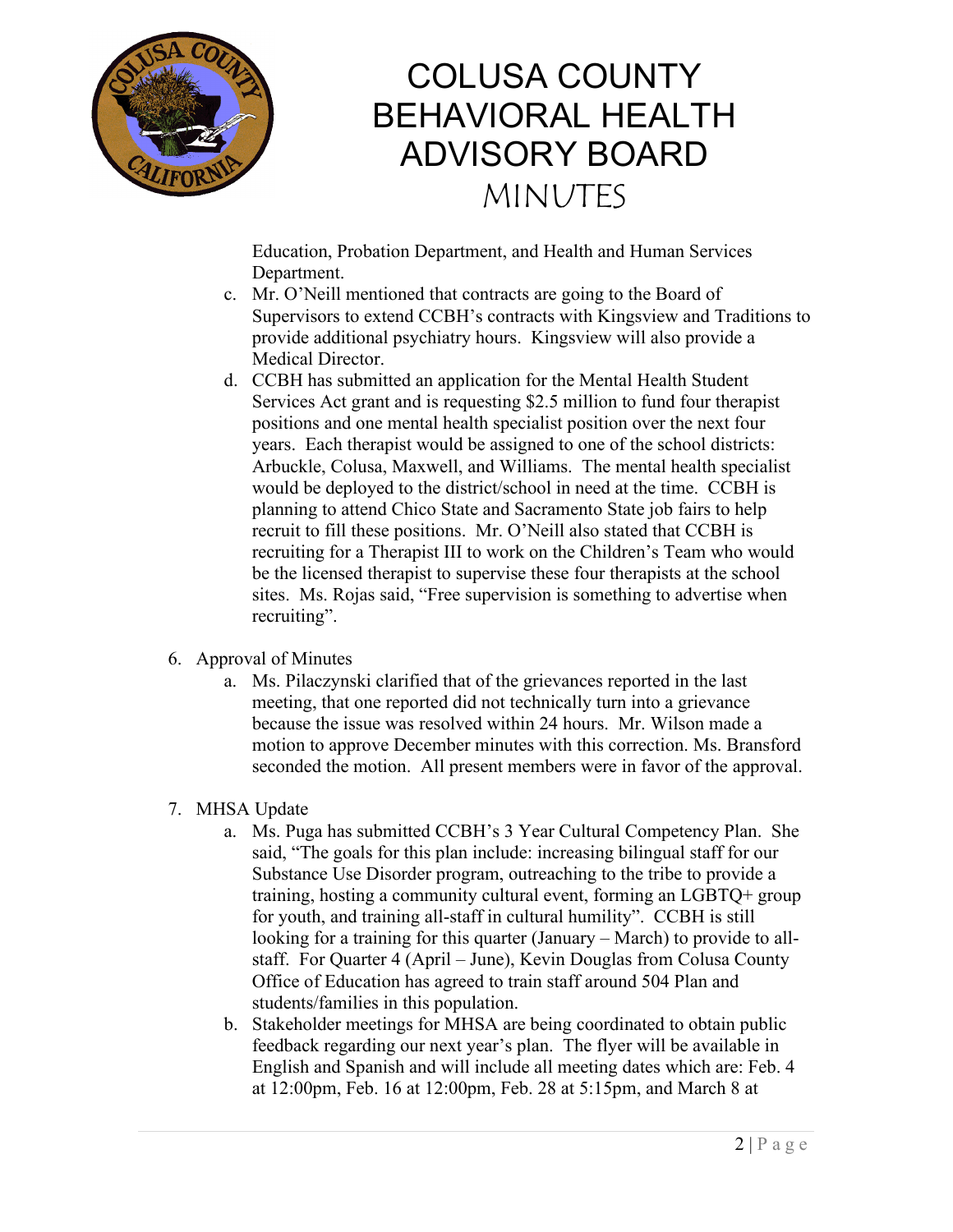

5:00pm. The flyers will be emailed out to county departments and posted throughout the community. Mr. O'Neill inquired as to where these meetings will take place. Ms. Puga responded, "Via Zoom due to the recent surge in COVID cases".

- 8. Interim Director's Report
	- a. No additional information to report as it was all stated during "New Business"
- 9. Program Integrity
	- a. Ms. Bullis-Cruz emailed out her report. She explained the discrepancy between the intake/assessment data listed on her report versus the amount listed on the Quality Assurance report. Ms. Bullis-Cruz stated, "wait days jumped, intake requests went up, but staff has been doing a good job" because of the total amount of clients that have been seen over the last year (shown via Total Charts report).
- 10. Quality Assurance
	- a. Ms. Rojas explained her report for the amount of services provided in December and comparted it with November services. She noted that there has been an increase in the number of clients receiving medication support services from 116 in November to 159 in December. Her report gives a "snapshot" of services, which also includes the amount of crisis interventions that were provided.
- 11. PRA Report
	- a. Ms. Pilaczynski stated that there were no grievances and/or appeals for the month of December and nothing to date in January.
	- b. Ms. Pilaczynski shared information about upcoming webinars hosted by Disability Rights of California. Youth transitioning from childhood to adulthood is scheduled for 1/14 and client rights related to education is scheduled for 1/15. For more training opportunities, she encouraged Board Members and CCBH Staff to look at [www.disabilityrightsca.org](http://www.disabilityrightsca.org/)
- 12. Safe Haven Report
	- a. Ms. Scroggins reported that CCBH is still awaiting the arrival of furniture for Safe Haven. The Policy and Procedure and operating guidelines have been finalized. A new membership packets has been put together. Safe Haven will be adding more groups in the near future to include a Happiness Group, a cultural group, and a nutrition group. One Peer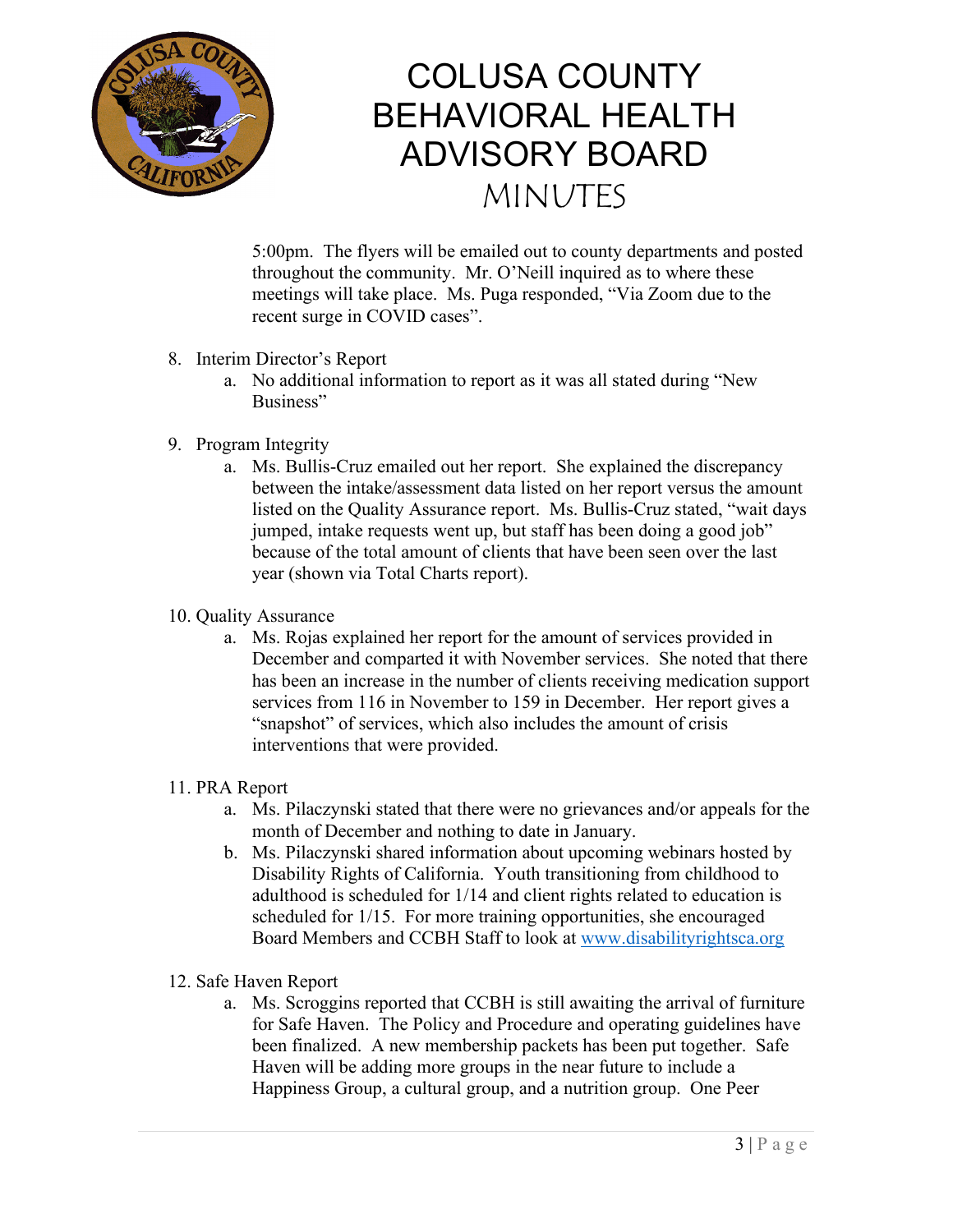

Support Specialist was hired into a Case Manager position so CCBH is currently recruiting to fill the open Peer Support Specialist position at Safe Haven.

- 13. State Required Contract Review: No report
- 14. Chairperson's Report: Mr. Osbourn stated, "Y'all are doing a fine job! And we are serving more of our Hispanic community".
- 15. Board of Supervisor Report: No report
- 16. Adjournment Meeting adjourned at 3:47pm

**Next meeting scheduled for: Tuesday, February 8th at 3pm**